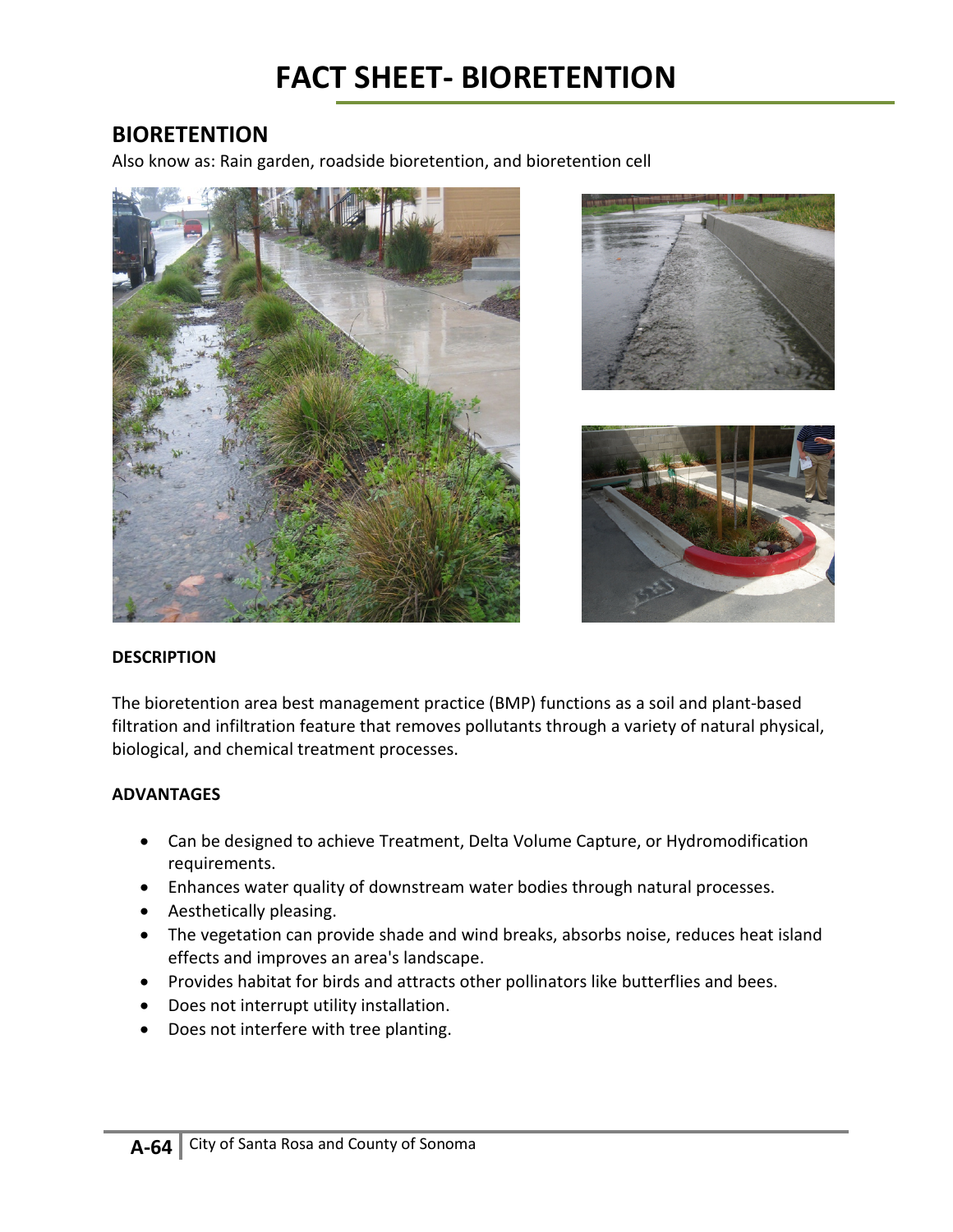# **FACT SHEET- BIORETENTION**

## **LIMITATIONS**

- Specialized design is required for areas where street slopes exceed 10%.
- Should not be used in areas of know contamination. If soil and/or groundwater contamination is present on the site or within a 100' radius of the proposed BMP location, the North Coast Regional Water Quality Control Board will need to be contacted and the site reviewed.
- Should not be used in areas of high groundwater. In general a minimum of 2' of clearance should be provided between the bottom of the bioretention cell and seasonal high groundwater.
- Should not be used in areas of slope instability where infiltrated storm water may cause failure. Slope stability should be determined by a licensed geotechnical engineer.
- Do not use in locations that can negatively impact building foundation or footings. Location shall be approved by a licensed Geotechnical Engineer.

### **KEY DESIGN FEATURES**

### **ALL BIORETENTION**

- Structural soil should be used within the bioretention area requiring load bearing capacity (adjacent to roadways and/or buildings).
- Structural soil, if used, shall be installed as described in Appendix E.
- Some BMPs may not require the use of structural soil and a more organic type planting soil and/or treatment media may be used in its place. It may be possible in some cases to use native soil or to amend the native soil so that it is suitable. Use of non-structural soil will depend on evaluation of the criteria in "Chapter 4-Site Assessment" as well as consideration of structural needs and may require evaluation by a licensed Geotechnical Engineer.
- Underlining native soil should remain un-compacted to preserve infiltration capacity. Fence off the area during construction to protect it from compaction.
- Bottom of bioretention should be un-lined to allow infiltration into native soil.
- Moisture barrier must be installed vertically to protect road sub-base and any trenches adjacent to the bioretention area.
- If used, pervious concrete shall be designed and installed as described in Appendix E and protected during construction to prevent sediment loading.
- If the porous gutter design option is used additional trash and sediment capture BMPs is required.
- A curb opening type design may be used in place of a porous gutter if appropriate for the project and does not require additional trash capture.
- Bioretention areas shall be planted with plants from the approved **Plant List** and **Tree List** included in Appendix F and shall be planted to achieve 51% cover.
- All bioretention areas shall be designed with a designated high flow bypass inlet for storms larger than the design storm.